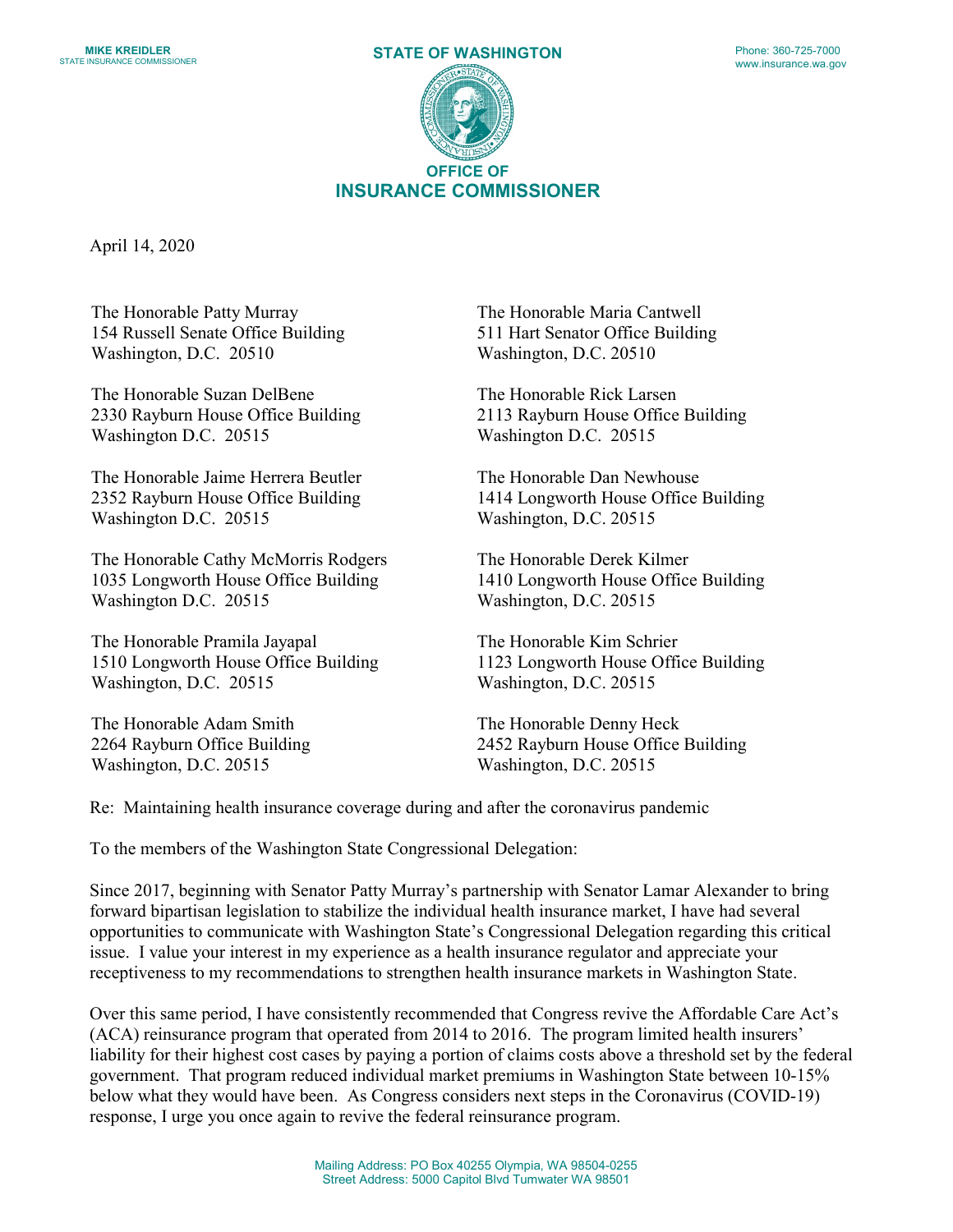Washington State Congressional Delegation Re: Maintaining health insurance coverage during and after the coronavirus pandemic April 14, 2020 Page 2

As you know, the individual health insurance market is a crucial safety net for self-employed individuals, people who do not have health care coverage through their employer, people who are between jobs, and early retirees. With the massive impacts of the COVID-19 pandemic on businesses and their employees, the individual health insurance market's role as a safety net is even more critical.

I am doing everything in my power to help people retain their coverage and access care during this emergency. I have issued [three emergency orders](https://www.insurance.wa.gov/technical-assistance-advisories-and-emergency-orders) during this COVID-19 pandemic. Copies of the orders can be found on the Office of the Insurance Commissioner's Technical Assistance Advisories and Emergency Order webpage. These orders bar cost-sharing for Coronavirus testing and services related to testing, prohibit insurers from imposing prior authorization requirements on Coronavirus testing and treatment, direct insurers to allow early prescription refills, and expand use of telemedicine services and to mandating longer grace periods for employers and individuals to pay their health insurance premiums. I also partnered with Governor Jay Inslee, who issued an [emergency proclamation](https://www.governor.wa.gov/sites/default/files/proclamations/20-29%20Coronovirus%20OIC%20%28tmp%29.pdf) requiring telemedicine payment parity so that providers will be paid the same amount for telemedicine visits as they would for inperson visits.

I have directed my office to exercise unprecedented flexibility and responsiveness to health insurers' requests to change employer sponsored health plans so that employers can keep their employees covered during this period, through actions such as reducing the number of hours employees must work to be eligible for benefits and covering former employees. However, the reality for too many employers who have had to temporarily scale down or close their businesses is that maintaining health insurance coverage for their current and former employees is just too great a financial burden. Thankfully, for these employers and their employees there is a safety net – the individual health insurance market. Now more than ever, it's important to maintain the stability of the individual health insurance market.

Our state's experience with our individual health insurance market is a cautionary example. In the early 1990's, Washington State enacted health insurance reforms including an individual mandate and a rich benefits package. Two years later, our Legislature repealed the mandate but kept the benefits. As a result, rates went up and healthy people stopped buying insurance. The risk pool got smaller and sicker, and rates went up again. This "death spiral" resulted in the complete collapse of our individual market. For two years, consumers could not buy an individual or family health insurance plan in Washington State.

With the recent reduction of the ACA's personal responsibility penalty to \$0, the risk of market instability increased. The availability of premium subsidies, through advance premium tax credits (APTC), and costsharing reductions have been absolutely key to maintaining sufficient enrollment of healthy individuals and families to sustain our market. However, affordability is unquestionably the key challenge. Unlike many other states, Washington's individual market has a high number of individuals who purchase coverage without premium subsidies – nearly 50%.

As the table on the following page illustrates, market uncertainty in 2017, 2018, and 2019 generated major increases in premiums, which thankfully settled down in 2020. These increased costs have resulted in lower enrollment in our individual market, with the greatest declines in the off-Exchange market, which is wholly non-subsidized.